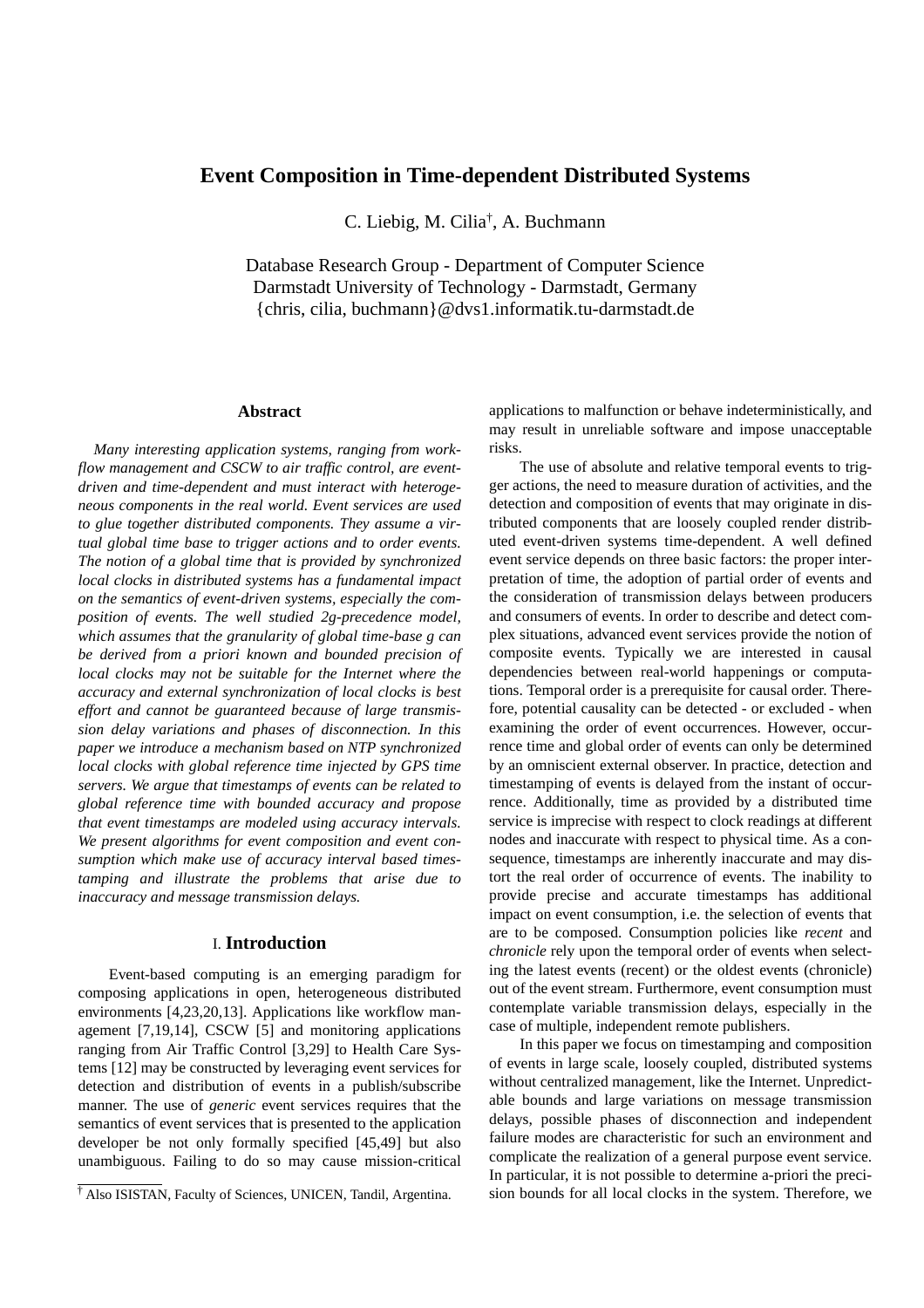argue that ordering of events based on a sparse time base or the 2g-precedence model does not scale up to the Internet. In our solution we make use of the Network Time Protocol (NTP).

The remainder of this paper is organized as follows. Next, an overview of related work is presented. Section III. introduces the concept of global time based upon synchronized local clocks. We give a brief overview on NTP time services and then present a mechanism for timestamping events based upon accuracy intervals. We introduce an accuracy interval order that is the basis for event composition and consumption. Section IV. shortly describes the architecture of our event service. After that we discuss the implementation of simple event composition operators and point out the potential pitfalls due to the very nature of distributed systems. Finally we address open issues and present current and future work.

# II. **Related Work**

General-purpose event notification services have been proposed recently as part of major *middleware* initiatives [37,38,39,20,31]. However, most of them are restricted to primitive events and do not consider any consumption policies.

Composition of events was proposed together with the concept of Event-Condition-Action rules in active databases [10]. Active databases support composite events but assume the existence of a totally ordered event history, and therefore, are restricted to centralized systems. Active databases handle database events, temporal events, and userdefined events. HiPAC [11] considered ECA rules in general, and provided basic mechanisms for composite event specification. Compose [18] introduced powerful event operators. Snoop [8] introduced a formal definition of primitive and composite events based on a global history log, and four event consumption policies: recent, chronicle, continuous and cumulative. Reach [6] provided mechanisms for efficient detection and composition based on the SAMOS [16] algebra. Ode [22] proposed complex event composition but used timestamps for event identification and required a total ordering. Recent efforts have concentrated on unbundling database functionality to provide, among others, active functionality services through configurable components [17,25]. None of the previously mentioned approaches has addressed properly the problems of global time, imprecise timestamps of events, and composition delays. Instead, they all assume a total ordering of events.

In [27], Lamport presented the *happened before* relation, which defines a partial ordering of events based on the causality principle. An event *a* happened before an event *b* (depicted  $a \rightarrow b$ ) if *a* could have influenced *b*; *a* and *b* are said to be causally dependent. If neither  $a \rightarrow b$  nor  $b \rightarrow a$ , the events are said to be concurrent and causally independent. A system of logical clocks is introduced which assigns a natural number to each event (logical timestamp). Logical clocks are consistent with causality [41]: if  $a \rightarrow b$ , then *a*'s timestamp is smaller than *b*'*s* timestamp - the contrary is not true. In [41] the concept of vector time is presented and it is shown that vector time characterizes causality: two events are ordered by vector time iff they are causally dependent. However, neither logical clocks nor vector clocks can deal with causal relations that are established through hidden channels and also can not represent timed real world events. Thus they are not appropriate for open systems.

In [24,47] a global time approximation is proposed, assuming that the maximum time difference between any two clocks at the same instant of time is bounded by  $\delta$ . The *granularity condition* states that the granularity of the global time-base *g* should not be smaller than  $\delta$ ,  $g > \delta$ , ensuring that global clocks do not overlap. A global and total order of events can be determined if event timestamps are two or more clock ticks apart, a fact known as *2g-precedence*. If this assumption does not hold in all cases, one has to face partial ordering of events.

Schwiderski [42] adopted the 2g-precedence model to deal with distributed event ordering and composite event detection. She proposed a distributed event detector based on a global event tree and introduced 2g-precedence based sequence and concurrency operators. However, event consumption is non-deterministic in the case of concurrent or unrelated events. Additionally, the violation of the granularity condition may lead to the detection of spurious events.

The Cambridge Event Architecture (CEA) [2] presents the *publish*-*register*-*notify* paradigm. Mediators provide the means to compose events. CEA is oriented to support multimedia, mobility, group interaction and composition of heterogeneous software components [5]. The implementation of CEA is based on a proprietary RPC system, limiting interoperability. Recently, COBEA [31] was proposed, which extends the CORBA Event Service [37] with the CEA publish-register-notify paradigm, supporting fault tolerance, composite events, server-side filtering and access control.

In EVE [19,45] an event-based middleware layer is proposed as platform for a workflow enactment system. The workflow is mapped to services and brokers. The behavior of brokers is defined by ECA-rules using composition of distributed events. Specifically, EVE requires chronicle consumption mode of events to correctly interpret workflow notifications.

In CEA, COBEA and EVE, the detection of global composite events is based on Schwiderski's approach.

[49] presents a formal refinement of Schwiderski's approach and extends the Snoop event algebra to support event composition in distributed environments.

The 2g-precedence based approaches cited above do not scale to open systems and still are ambiguous with respect to event consumption.

#### III. **Timestamping and Global Time**

We will give a short overview of the concept of global time and distinguish between internal and external clock synchronization algorithms. We then present how we leverage upon a time service like NTP for provision of a global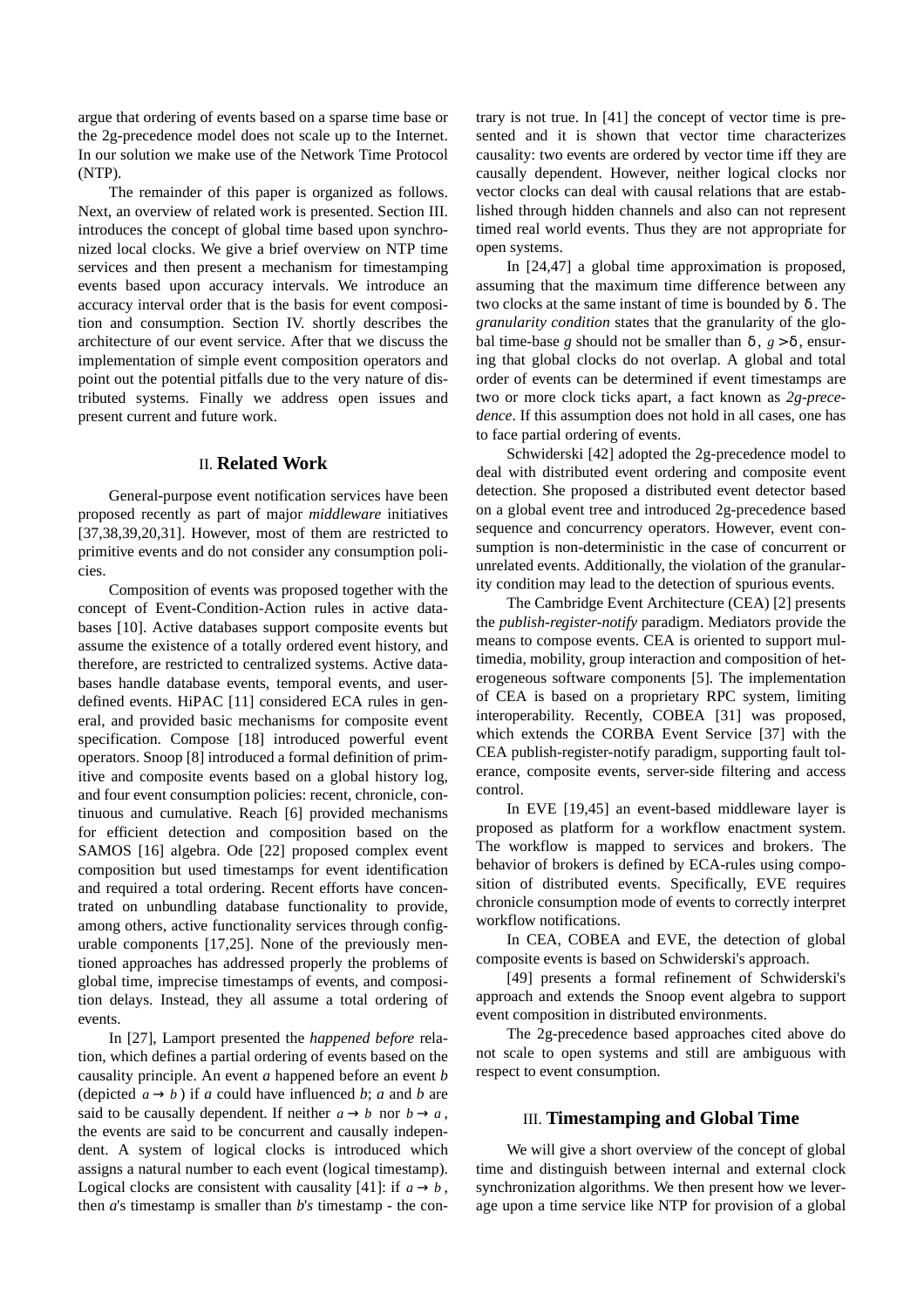reference time and introduce the concept of accuracy intervals. We define abstract interfaces for local as well as global clock readings used for timestamping events.

If we are merely interested in relative ordering of events detected at the same node, a monotonically increasing counter, e.g. the local clock reading, might be sufficient. In the real world, we must differentiate between the occurrence of an event and the time it takes until detection. We have to distinguish the case where it can be assured - at the application level - that occurrence and detection of distinct events never overlap such that timestamps at detection time always reflect the order of occurrence. The more realistic scenario is however, that timestamping of local events does not yield a total order because there is uncertainty about occurrence time and detection time of events. We will therefore define a - partial - local order that recognizes this fact and a - partial - global order that additionally respects the inaccuracy which is inherent in the artificial notion of reference time.

#### **A. Clock Synchronization**

The instant of time at which an event occurs in the physical world will be called the physical time of the event. Reference time *RT -* as provided by UTC or GPS time - is a granular representation of dense physical time. Note that reference time is a conceptual artifact and inaccurate by nature. In fact GPS time servers carry an error encompassing relativistic effects as well as more significant inaccuracies due to synchronization and clock reading errors.

In order to provide a global timebase in distributed systems, a common solution is to create a virtual clock at each node using a local hardware clock. The clock synchronization problem consists of reaching some degree of mutual consistency between virtual clocks and compensating for hardware clock skew and frequency drift. Note, that perfect synchrony cannot be achieved by the very nature of our universe.

A virtual clock is represented by a function  $C(t)$ :  $RT \rightarrow CT$ ,  $CT \subset RT$  that maps reference time to clock time *CT*. A hardware clock typically consists of an oscillator and a counting register that is incremented by the ticks of the oscillator. The hardware clock has a certain granularity G by which the counter can be incremented. For a local hardware clock to be correct, we require a bounded drift rate:

## **Linear Envelope:**

s,t ∈  $RT$  :  $s \leq t$  $(1 - \rho)(t - s) - G \leq C(t) - C(s) \leq (1 + \rho)(t - s) + G$ 

For most modern hardware clocks the constant  $\rho$  is in the order of  $10^{-4}$  to  $10^{-6}$ , i.e. the clock drifts more than 0.06 milliseconds in one minute which compares to 6000 instructions on a 100 MIPS machine.

Internal clock synchronization consists of keeping virtual clocks within some maximum deviation from each other, i.e. for all correct clocks  $C_i$ ,  $C_j$  it is guaranteed:

**Precision:** 
$$
\exists \delta : |C_i(t) - C_j(t)| \le \delta, t \in RT
$$

External clock synchronization aims at maintaining virtual clocks within some maximum deviation from a time reference external to the system, i.e for each correct clock  $C_i$  it is guaranteed:

# **Accuracy:**  $\exists \alpha : |C_i(t) - t| \leq \alpha$ ,  $t \in RT$

Internal clock synchronization algorithms [43,26,30] guarantee precision in case of known bounds on transmission delays of the network. Otherwise, internal clock synchronization is best effort [9,46] and precision δ cannot be a-priori determined for all *t*. As accuracy α always implies precision *2*α, externally synchronized clocks are also internally synchronized. At the opposite, internally synchronized clocks do not necessarily maintain accuracy with respect to external reference time. If accuracy is a requirement, internal clock synchronization algorithms can be integrated with external clock synchronization as in recent hybrid clock synchronization algorithms [15,40,46].

Timestamping based on internal clock synchronization and the application of the 2g-precedence model [42,47] for ordering and composing events does not scale to loosely coupled distributed systems like the Internet. As transmission delays vary significantly and are in general not known a-priori for all nodes of the network, it is not feasible to determine a precision δ that holds for all *t*. For the same reason such an approach is not suitable for mobile environments [44] with long phases of disconnection. In fact, the above approaches merely present viable solutions for systems interconnected by real-time networks or selected broadcast based LANs with restricted load patterns, where at design time it is possible to determine and guarantee a bound on δ for all instants *t* and all virtual clocks of the system [47].

## **B. Time Service**

The Network Time Protocol defines an architecture for a time service and a protocol to distribute accurate time information in a large, unmanaged global-internet environment and is established as an Internet Standard protocol [33]. The participating nodes form a logical synchronization subnet whose levels are called *strata*. Primary servers at stratum 1 are directly connected to a time source such as a radio clock or a GPS receiver and provide accurate UTC reference time with an error ranging from some milliseconds down to a few microseconds [21] - whereas GPS time itself is accurate in the order of 30 nanoseconds [28]. Secondary servers at stratum 2 synchronize their clock with respect to stratum 1 peers plus other servers of stratum 2, servers at stratum 3 synchronize with stratum 2 peers and so on. The synchronization scheme consists of a peer selection algorithm and estimation of the offset for the local clock with respect to reference time provided by the selected peer. The peer selection algorithm chooses the best peer which is supposed to provide reliable and accurate time information. Calculating an estimation for the clock offset is based on exchanging timestamps between peers, as proposed by Cristian [9]. Additionally, statistical filters are applied to a recent sample population which significantly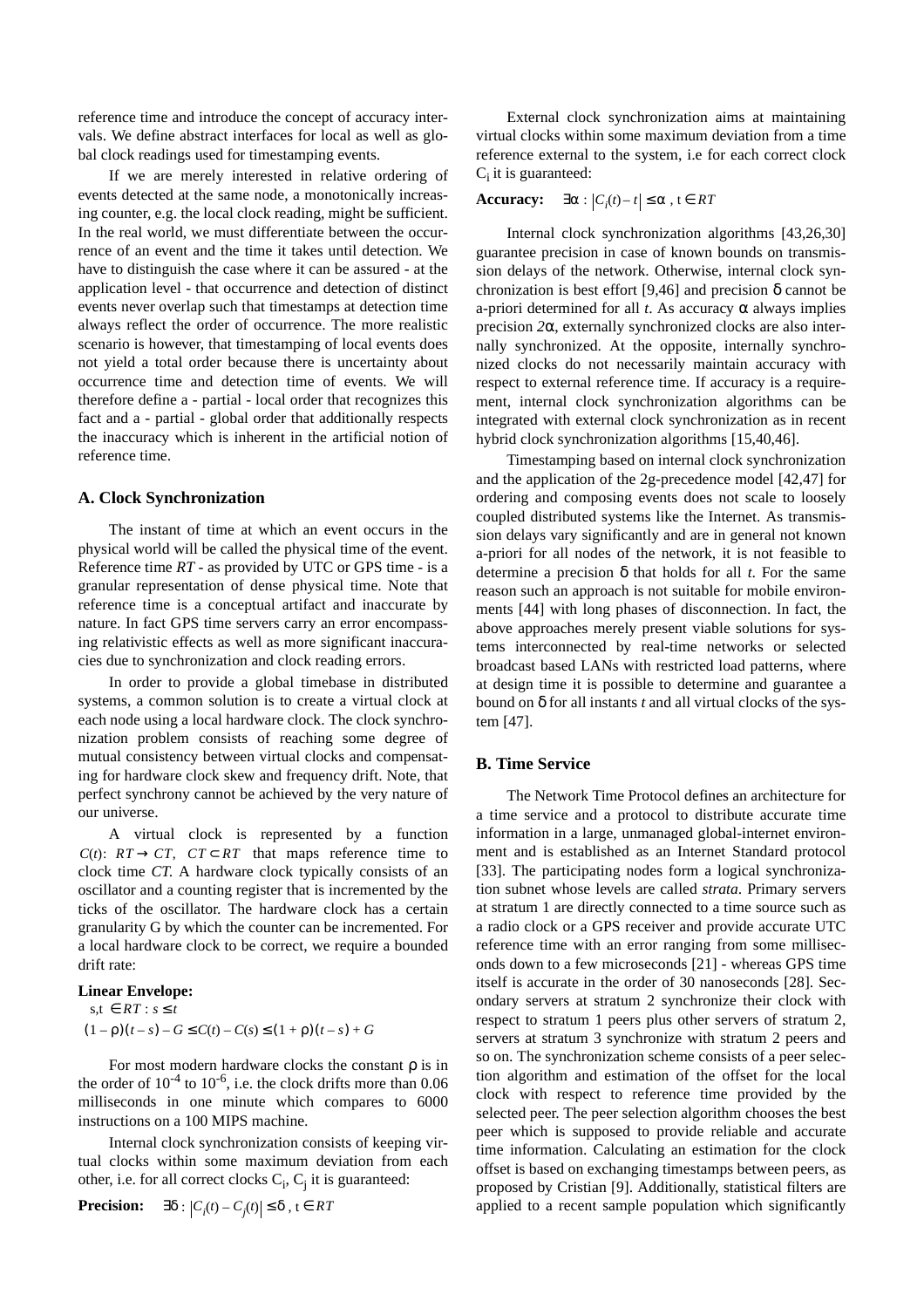reduces the error of the estimated offset. A detailed performance study of NTP can be found in [34].

# **C. Timestamping of Events**

NTP provides a reliable error bound, the *synchronization distance*, that accounts for inaccuracies due to clock skew and offset estimation along the path to the primary reference server, plus the inaccuracy of the primary server's clock with respect to reference time. In [35] a new system call ntp\_qettime() is introduced for reading the virtual global clock that additionally returns a reliable error bound with respect to reference time. The CORBA TimeService [36] proposes an abstract interface that supports clock readings and additionally returns an error bound, the purpose of which is to wrap existing time service implementations such as NTP or DCE TimeService. In the following we will present our abstract view on a clock reading interface for which the above approaches provide a viable implementation. Let us first introduce the notion of accuracy intervals as proposed in [32,40].

**Accuracy Interval:** We define the accuracy interval with reference point  $t_{ref} \in RT$  and accuracy  $[\alpha^*; \alpha^+]$ ;  $\alpha^*, \alpha^+ \in RT$ *as:*  $I(t_{ref}) \equiv [t_{ref} - \alpha]$ ;  $t_{ref} + \alpha^+$ ].

For convenience we use the shorthand notations  $[t_{ref} \pm \alpha]$ ,  $\alpha = [\alpha^{\dagger}; \alpha^{+}], \text{ lower}([\alpha^{\dagger}; \alpha^{+}]) = \alpha^{\dagger} \text{ and } \text{upper}([\alpha^{\dagger}; \alpha^{+}]) = \alpha^{+}.$ 

**Global Time Service:** The global time service provides a function *get\_time() -* when called at physical time *t*, *get\_time()* returns the reading of the local virtual clock *C(t)* together with a reliable error bound *synchdist t* .

We require the global time service to be correct.

**Correctness of Time Service:** If *get\_time()* is called at physical time *t* and returns  $C(t)$  with error *synchdist<sub>t</sub>* then:  $t \in [C(t) - synchdist_t; C(t) + synchdist_t]$ 

Let  $t_{\text{occ}}(e)$  be the instant of time when event *e* occurred. Actually, it takes some time *ldd* until the event is detected and is assigned a timestamp. We call *ldd* the local detection delay and denote with *tdet (e)* the detection time of the event. In the following, we assume that an individual upper bound *ldd* is known for each node of the system.

# **Local Detection Delay:**

 $\exists$ *ldd*  $\in RT$  :  $t_{occ}(e) \in [t_{det}(e) - ldd; t_{det}(e)]$ 

The effect of the delay depends largely on the signalling source. For example, the minimum delay in the detection of a local method event is caused by a timer system call. On a SUN SS10 with two CPUs at 55 Mhz the timer system call takes about 5 µsec and it takes about 0,5 µsec on a SUN Ultra II with two CPUs at 300 Mhz, whereas the granularity G of the local clock is 1 µsec in both cases.

In other words, the impact of *ldd* may be insignificant compared to the inaccuracy imposed by the clock granularity on the fast machine. However, on slow machines like the SS10 or in cases where the event is signaled by some external device, *ldd* may be significantly larger then clock granularity and additionally increases the inaccuracy of the global timestamp.

The local detection delay is taken into account by timestamping event *e* as:

**Global Timestamp:**  $\text{ts}(e) = [C(t_{det}) \pm \alpha]$  $\alpha = \left[ synchdist_{t_{det}} + ldd; synchdist_{t_{det}} \right]$ 

The fact that the global timestamp  $ts(e)$  contains  $t_{occ}(e)$  can easily be seen from the above definitions, because and  $t_{occ}(e) \le t_{def}(e) \le C(t_{det}) + synchdist_{t_{det}}$ .  $t_{occ}(e) \ge t_{det}(e) - l d d \ge C(t_{det}) - symbolist_{t_{det}} - l d d$ 

We denote the length of the error interval  $\alpha$  as the *inaccuracy* of the timestamp.

#### **D. Ordering of Events**

We define a partial order on accuracy intervals as follows:

#### **Accuracy Interval Order:**

$$
I_j = [r_j \pm \alpha_j], \ I_k = [r_k \pm \alpha_k]
$$
  

$$
I_j < I_k \Leftrightarrow \forall s \in I_j, \forall t \in I_k : s < t
$$
  

$$
\Leftrightarrow r_j + \alpha_j^+ < r_k - \alpha_k^-
$$

Accuracy interval order is merely a partial order. Obviously there exist accuracy intervals  $I_j$ ,  $I_k$  such that neither  $\mathrm{I}_\mathrm{j}\!\!<\!\!\mathrm{I}_\mathrm{k}$  nor  $\mathrm{I}_\mathrm{k}\!\!<\!\!\mathrm{I}_\mathrm{j}$  holds. We define the order of two events to be *uncertain* if they cannot be ordered and introduce the notation  $I_j \perp I_k = \neg (I_j < I_k) \land \neg (I_k < I_j)$ . As we cannot decide on the order of events in such cases, the event service should take well defined actions, as we will discuss later on. Depending on the application, the inaccuracy of timestamps can be small with respect to the temporal offset between causally dependent events. In this case, a well defined application should never generate uncertain events. However, if uncertain event orders occur, they should be resolved by application semantics. It should be noted at this point, that the worst resolution policy, i.e. ignoring the uncertainty of event order, does not perform worse then previous approaches discussed in Section II.

With our approach we can guarantee in all cases that:

•situations of uncertain event order are detected and the action taken is well defined

•events are not erroneously ordered.

More precisely, we can guarantee that accuracy interval order is consistent with physical time order, i.e. the following important property holds:

**Time Consistent Order:** Given events  $e_j$ ,  $e_k$  and  $ts(e_j) = I_j(t_{det}(e_j)), \text{ } ts(e_k) = I_k(t_{det}(e_k)) \text{ then}$  $I_j < I_k \Rightarrow t_{occ}(e_j) < t_{occ}(e_k)$ 

This proposition follows directly from the previous definitions of global timestamp and accuracy interval order, under the assumption that the time service is correct.

If the expected values of *synchdist* are sufficiently small, for example when detecting events at a stratum 1 server attached to GPS, it may be sufficient to order events based on ordering of global timestamps, as defined above. In many settings however, event detection runs at nodes of a lower stratum and reading the clock results in large *synch-*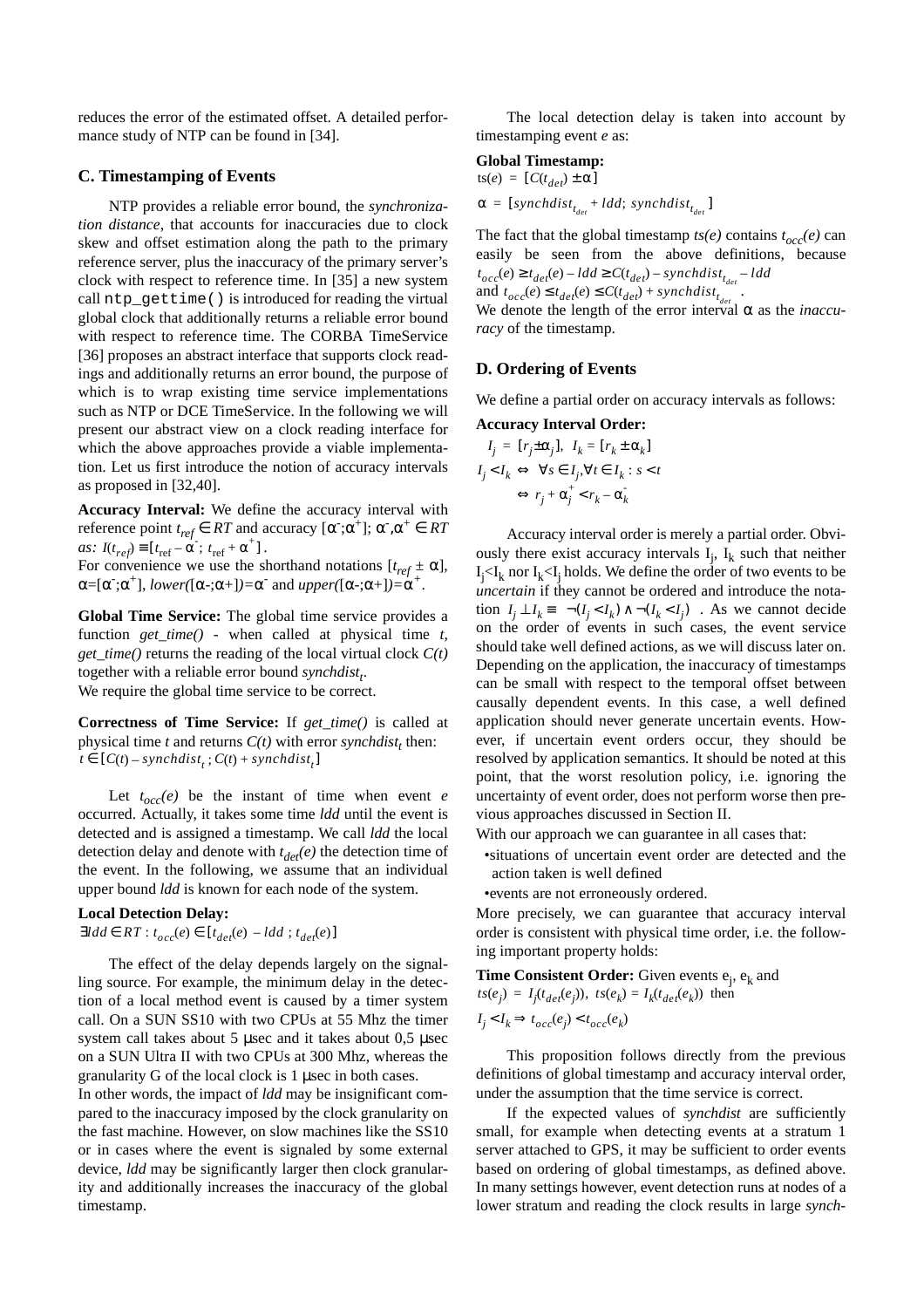*dist* values (10-50 msec and more) with respect to the granularity of the local clock. Therefore we additionally provide a mechanism for the relative ordering of events - originating from the same node - based on local clock readings.

We assume that the local clock is monotonically increasing and that clock discipline by NTP uses continuous amortization. Let *e<sup>j</sup>* , *e<sup>k</sup>* be events originating at the same node, then we assign the local clock readings as *local timestamps:*

**Local Time Stamp:** If  $e_j$  is detected at node N with local detection delay *ldd* we define:  $lts(e_j) = C(t_{def}(e_j))$ .

We are interested in a time consistent order for local timestamps. We know from the definition of local detection delay, that  $t_{def}(e_j) < t_{def}(e_k) - ldd \Rightarrow t_{occ}(e_j) < t_{occ}(e_k)$ . In other words we have to find a lower bound for the distance  $t_{def}(e_k) - t_{def}(e_j)$ , which can only be approximated by local clock readings. Let us assume that there are no resynchronizations between the two clock readings, then we know from the linear clock drift, that  $C(t) - C(s) \le (1 + \rho)(t - s) + G$ . Additionally we have to consider rate adjustments by the clock discipline. For simplicity, we assume that there is a known upper bound *u* for a positive rate adjustment between two resynchronization points. Then we obtain:

 $C(t_{det}(e_k)) - C(t_{det}(e_j)) \le (1 + \rho)(t_{det}(e_k) - t_{det}(e_j)) + G + u$ 

$$
\Rightarrow ldd < \frac{C(t_{det}(e_k)) - C(t_{det}(e_j)) - G - u}{(1 + \rho)} \le t_{det}(e_k) - t_{det}(e_j)
$$

We now can specify the condition to order local timestamps while considering the local detection delay:

**Local Timestamp Order:** Let  $_{lts(e_j)}$ ,  $_{lts(e_k)}$  be local timestamps of events detected at the same node.

$$
lts(e_j) < lts(e_k)
$$
\n
$$
\Leftrightarrow ldd < \frac{C(t_{det}(e_k)) - C(t_{det}(e_j)) - G - u}{(1 + \rho)}
$$

We refer to Schmid and Schossmaier [40] for a detailed discussion on how to estimate duration measurements using local clock readings, where they also discuss various models of local clocks and clock discipline mechanisms.

## IV. **Notification Service**

In this section we describe the overall architecture of our event notification service and look into the implementation details of event composition using accuracy interval based timestamping. Fig. 1. depicts the main components of the event notification service.

The architecture is similar to that of a push-style CORBA Notification Service [38]. Producer and consumer of events interact with the event channel through proxy interfaces: *ECPI* (producer) and *ECCI* (consumer). The channel itself is a conceptual artifact realized on top of multicast messaging middleware that provides a subject-based addressing scheme [39]. Producers of events register metadata for event type descriptions with the *EventTypeRepository*. Consumers as well as other producers may query the repository to find out about existing event types. If a subscriber registers interest for some type of event an appropriate *ECCI* proxy will be returned. This proxy is created by an administrative factory object and relays primitive event notifications received by the multicast messaging layer to the consumer. A producer publishes events through the call of *ECPI::signalEvent(Event e)* which also adds a local and global timestamp and the producer name to the event parameters. A consumer may connect directly to the ECCI proxy to be notified of primitive event occurrences. Composite events are detected by specialized ECCI proxies: In the first stage primitive events are captured by *InputNode*s (I), encapsulating the appropriate ECCI, and then passed on to the *CompositionNode* (C) where the operator logic is implemented and consumption takes place. Finally, if a composite event is detected, it is signaled to the consumer. As we will show later, the *CompositionNode* may raise exceptions to inform the application of ambiguities in the case when candidate events cannot be ordered.





Events are reliably delivered to subscribers by the underlying messaging middleware and it is also guaranteed that events are sent by a producer in the detection order and that this order is preserved by the channel.

A publish/subscribe event service per definition must support many-to-many communication. As a consequence the semantic of group membership impacts the *CompositionNode* subscribers, because we need to know which producers might have sent events that must be considered for composition. We provide two different group membership semantics: atomic membership and weak membership. When using atomic membership, a producer registers with the *DirectoryService* and must not start sending events before all consumers, which are subscribed to the respective type of events, have been notified of the new group member. We leverage on the event service itself to reliably broadcast dedicated control events, such as a group membership change event. When subscribing for some type of event a consumer may also request a list of currently active publishers. In the case of weak membership we delegate to the dynamic discovery protocol provided by the multicast messaging middleware. In that case a publisher can register without blocking at the *DirectoryService*. It is then possible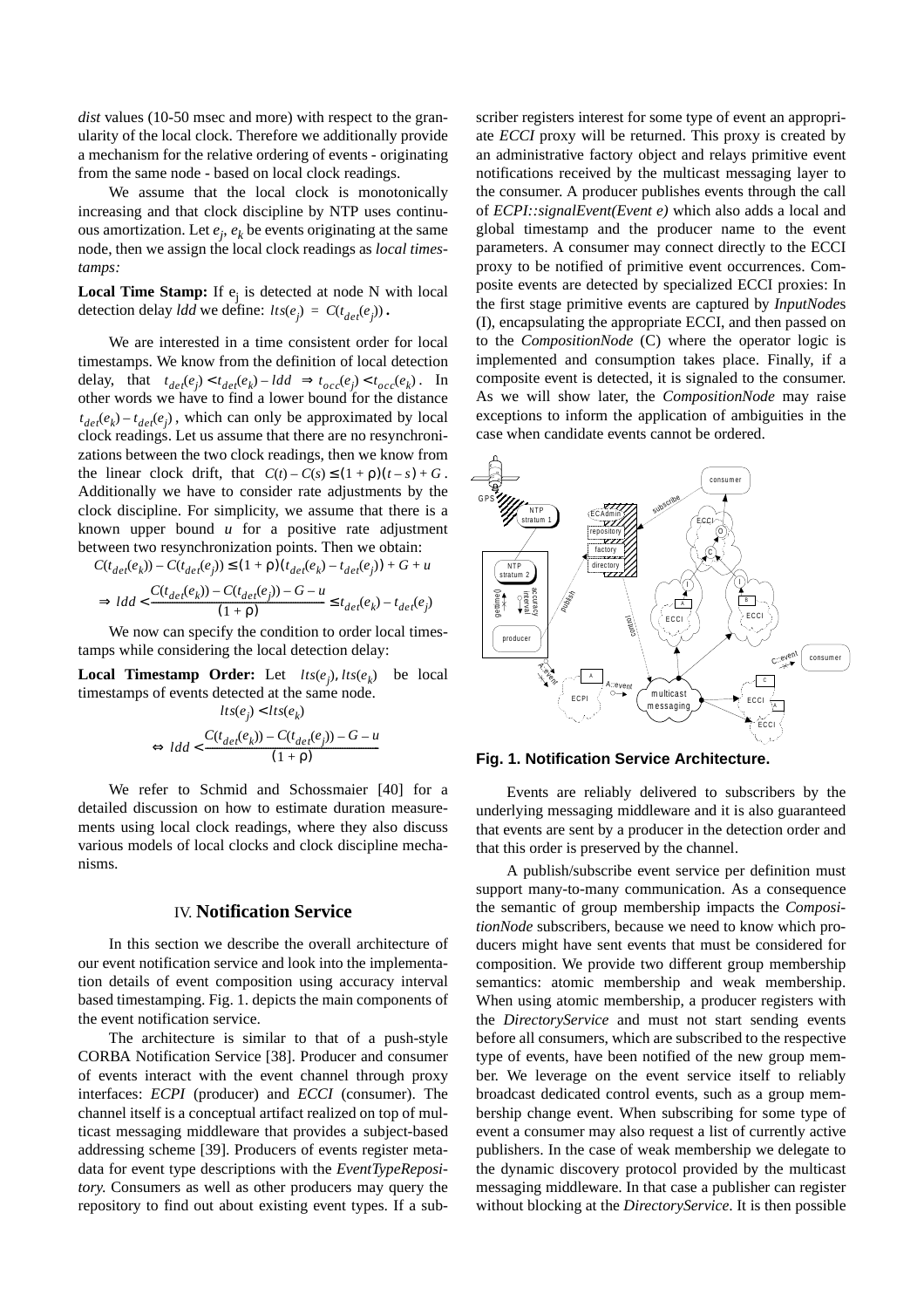that some events of the joined publisher arrive late and invalidate former event compositions. Atomic membership prohibits such errors.

As will be discussed in the next section, we introduce a windowing scheme combined with heartbeat events to cope with node failures of consumers and network failures like poor response times or partitioning of the network.

## V. **Composition and Consumption**

To illustrate the impact of timestamp inaccuracy and varying transmission delays on event composition and consumption we will look at the simple composite event expression *A&B*, which depicts the situation that an event of type A *and* an event of type B occurred. Although the logic of the operator does not seem to impose any ordering constraints, consumption of events must be considered. Assume there is one producer *P<sup>A</sup>* for type A events and there are two producers  $PI_B$ ,  $P2_B$  for type B events which signal to an *A&B CompositionNode*, as shown below:



# **Fig. 2. Scenario.**

There can be multiple A events and multiple B events, even from different nodes, that are candidates to make up the composite event. In *chronicle* consumption mode we want to combine the oldest As and Bs. In *recent* consumption mode we are looking for the latest events, i.e. lately occurred events will rule out older ones. In the following, we will assume that the *CompositionNode* contains a partially ordered list for each operand. Let *POList*<A> be a data structure that holds type A events and *POList*<B> the one to hold type B events. The method *POList<>.oldest()* returns the set of oldest events which are those events that are not preceded by any other in the *POList<>*:

∀*T*::*e* ∈ *POList*<E>.oldest() :

¬ ( ∃ *e*' ∈ *POList*<E>.oldest() : *ts*(e') <*ts*(*e*) )

Note that *oldest()* may benefit from the fact that there is only one producer for type A events and there is no need to relate to reference time, as it would be when implementing the sequence operator. The optimization then would be to use the local timestamp order instead of the global timestamp order.

# **A. Window Mechanism**

We mentioned in the beginning, that we have to consider the impact of individual transmission delays. The time diagram shown in Fig. 3. illustrates the problems that may arise. With the arrival of  $b^1$ <sub>0</sub> at time t<sub>1</sub> we detect a tentative composite  $a_0 \& b_0^1$  event. However, we must consider the possibility that there is another A event on its way, which occurred at approximately the same time as  $a_0$ , i.e.  $a_0 \perp a_1$ . When  $a_1$  arrives at  $t_2$  we now can be sure that  $a_0$  is the oldest A event and must be considered for composition. In the

case of B events we have to additionally consider the fact that there are two producers, i.e. when receiving  $b^1$ <sup>0</sup> there could be events both at *P1<sup>B</sup>* and *P2<sup>B</sup>* that have not yet been delivered but would be element of *POList<B>.oldest()*. In general, we require *POList<B>.oldest()* to be *stable* before constructing a composite event. We are using a window mechanism with so called sync-points to separate the history of events as seen by the *CompositionNode* - reflected in the operand POList<> data structures - into the *stable past* and the *unstable past and present* that still are subject to change.



**Fig. 3. Time diagram (global timestamps).**

We define the local sync-point  $lts_{sync}(P_A)$  with respect to a producer  $P_A$  to denote the fact that there are no more events *a* detected at *P<sup>A</sup>* that have not been signaled to the *CompositionNode* and *lower*(*lts*(*a*))  $<$  *lts*<sub>*sync*</sub>(*P<sub>A</sub>*). The local sync-point moves on with each event detection and is determined by approximating a local clock value that is at least *ldd* below the local timestamp of the latest event. In a similar way we define the global sync-point  $ts_{sync}(P_A)$  of a producer  $P_A$  such that there are no more events *a* at  $P_A$  that have not been signaled to the *CompositionNode* and *lower*(*ls*(*a*))  $lt$  *ts*<sub>*sync*</sub>(*P<sub>A</sub>*). Whereas the local sync point refers to local clock time the global sync-point relates to reference time. Obviously, the global sync-point with respect to a producer  $P_A$  is equivalent to the lower end of the global timestamp of the latest detected event. In fact, with each event received by the consumer the respective sync-point windows move along<sup>1</sup>. For example in Fig. 3. the global sync-point for P1<sub>B</sub> is  $t_1 = lower(b^1_0)$  when is received and moves to  $lower(b<sup>1</sup>1)$ . We call *POList<B>.oldest()* to be stable, if there are no more pending events b such that b would also belong to *POList<B>.oldest().* If all global sync-points are at the right of the oldest timestamp in *POList<B>.oldest()* then there can be no pending event that intersects with all timestamps in *POList<B>.oldest().* Without proof we present the formal predicate for stability*.*  $t_1 = lower(b^1_0)$  when  $b^1_0$  $lower(b^1_1)$ 

**Stability:** Given *POList<E>* and the known set of producers for E events, PR(E):

is\_stable( $POList \leq E$ >.oldest()) ⇔

 $min_{e \in POList \leq E > .} (upper(ts(e))) <$ 

 $min_{\forall P_E \in PR(E)} (ts_{sync}(P_E))$ 

By definition we consider the empty set not to be stable.

<sup>1.</sup> Special attention is needed, when the *synchdist* error significantly increases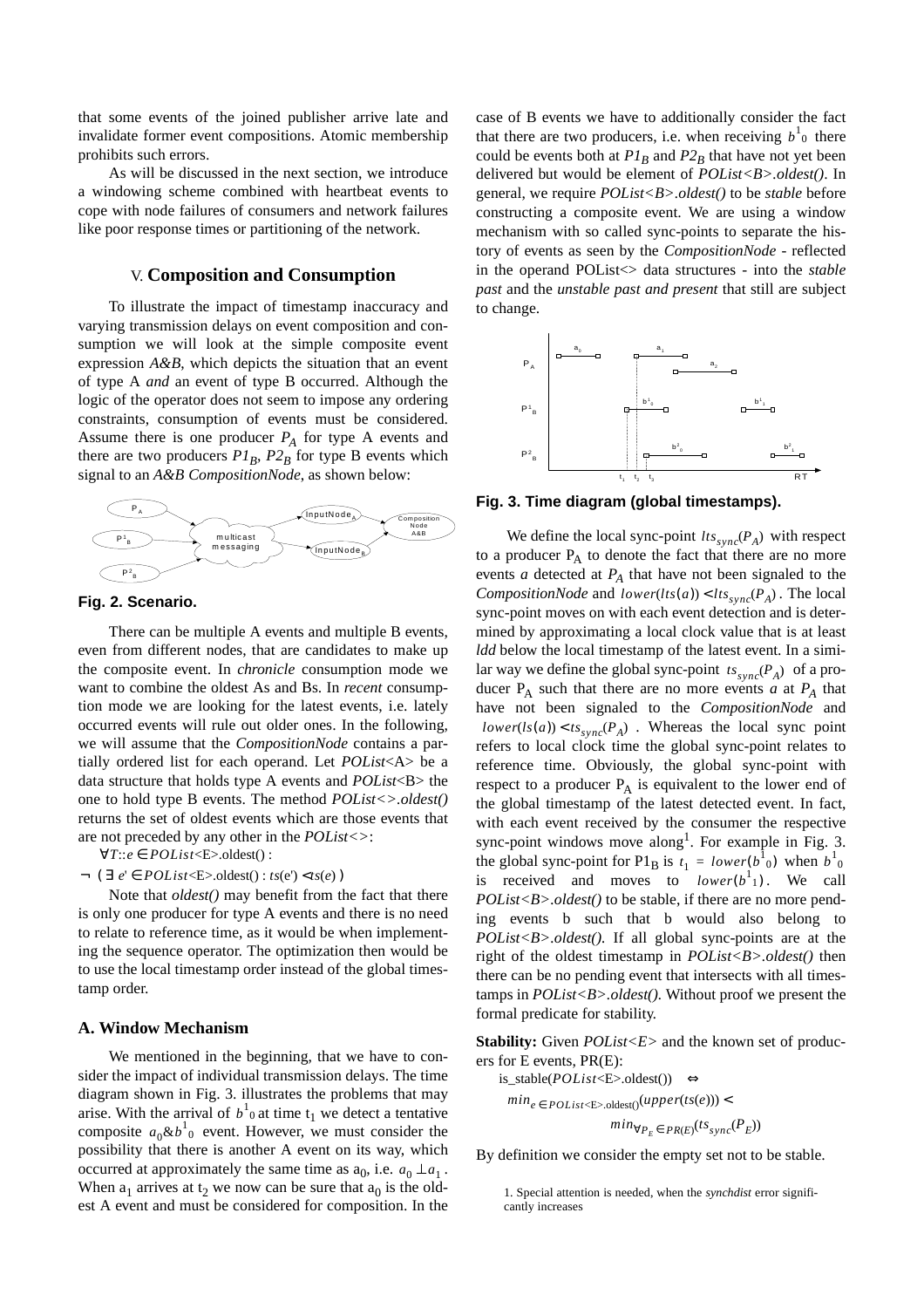# **B. Composition**

Now that we can determine if the candidate sets are stable, we can present the algorithms for conjunction using the *chronicle* policy. The activity diagram below shows the execution flow when processing incoming events. First the sync-points are updated with respect to the sender of the event.



# **Fig. 4. Activity diagram.**

Then we evaluate the operand lists and check if there are stable events that can be composed. At the end we clean up the operand lists. Below we sketch the algorithms implemented in the *CompositionNode*:

```
SignalEvent(Event e):{
 switch typeof(e)
       case heartbeat: break;
       case A: POList<A>.add(e);
            update_sync_points(e);
            while( evaluate() );
            cleanup();
            break;
       case B: // analogous to above
}
evaluate: returns boolean {
// AND-chronicle
 Set<A> oldest_a; Set<B> oldest_b;
 if (not_empty(POList<A> and not_empty(POList<B>))
       oldest_a=POList<A>.oldest();
       if (is stable(oldest a))
            if (sizeof (oldest_a) > 1)// (exception multiple a)
            oldest_b=POList<B>.oldest();
            if (is_stable(oldest_b))
                if (sizeof(oldest b) > 1)
                    // exception (multiple b)
                compose(oldest_a, oldest_b);
                return (TRUE); // A & B
            else
                // expect sync-point to increase
                return(FALSE);
       else
            // expect sync-point to increase
            return(FALSE);
 return(FALSE);
}
```
#### **C. Heartbeat**

In the case that *oldest* a or *oldest* b is not stable yet, we must wait for the global sync-points to be increased. This will either be in case of following A or B events, which again trigger the evaluation algorithm, or in case heartbeat events are signaled. We require producers to signal events with a minimum frequency. If the event stream is less frequent or no more events occur at some producer node, the producer will generate an artificial heartbeat event for the sake of increasing the sync-point window. When a producer crashes or the network is partitioned for long periods then the *CompositionNode* could be blocked - possibly indefinitely. This problem is dealt with by using timeouts in the *InputNode* which in turn raise an exception at the consumer.

#### **D. Accepting Uncertainty**

Because the accuracy interval order is only a partial order of events, the situation may arise that we cannot uniquely identify an *oldest* event. As can be seen from the definition of the *oldest()* method, the result may be a set of events, with uncertain temporal order. In the above example of Fig. 3., *oldest\_b* contains  $b^1$ <sub>0</sub> and  $b^2$ <sub>0</sub>. This situation is considered to be exceptional in a sense that the event service cannot guarantee the proposed semantic of *chronicle* consumption. Therefore we explicitly raise an exception. Alternatively we could present the operand candidate sets *oldest\_a* and *oldest\_b* to the application and let the user decide.

In the following we will illustrate the effect of uncertainty on order dependent operators. As an example we use the simple sequence operator *A;B*. We implement the *evaluate()* method as follows:

```
evaluate: returns boolean {
// SEQUENCE-chronicle
 Set<A> oldest a; Set<B> oldest b;
 if (not_empty(POList<A> and not_empty(POList<B>))
        oldest_a=POList<A>.oldest();
        if (is_stable(oldest_a))
            if (sizeof(oldest_a) > 1)
                // exception (multiple a)
            oldest_b = POList < B > .oldestFollowing (oldest_a);if (is_stable(oldest_b))
                if (sizeof (oldest_b) > 1)// exception (multiple b)
                else
                     compose(oldest_a, oldest_b)
                     return (TRUE); // A ; B
            else
                // expect sync-point to increase
                return(FALSE);
        else
            // expect sync-point to increase
            return(FALSE);
 else
        return(FALSE);
```
The method *POList<>.oldestFollowing(Set<>)* returns the set of oldest events which are those events that are following the oldest event in Set<> and are not preceded by any other in the *POList<>*:

}

∀*T*::*e* ∈ *POList*<E>.oldestFollowing(Set<F>) :  $f_{min} \in \text{Set} \langle F \rangle$ ,  $lower(f_{min}) = min_{f \in \text{Set} \langle F \rangle}(lower(f))$  $f_{min} < e \quad \vee \quad f_{min} \perp e$ 

¬ ( ∃ *e*' ∈ *POList*<E>.oldestFollowing(Set<F>) : *ts*(e') <*ts*(*e*) )

Note that the above *evaluate()* algorithm presents the most strict implementation of the sequence operator. In fact,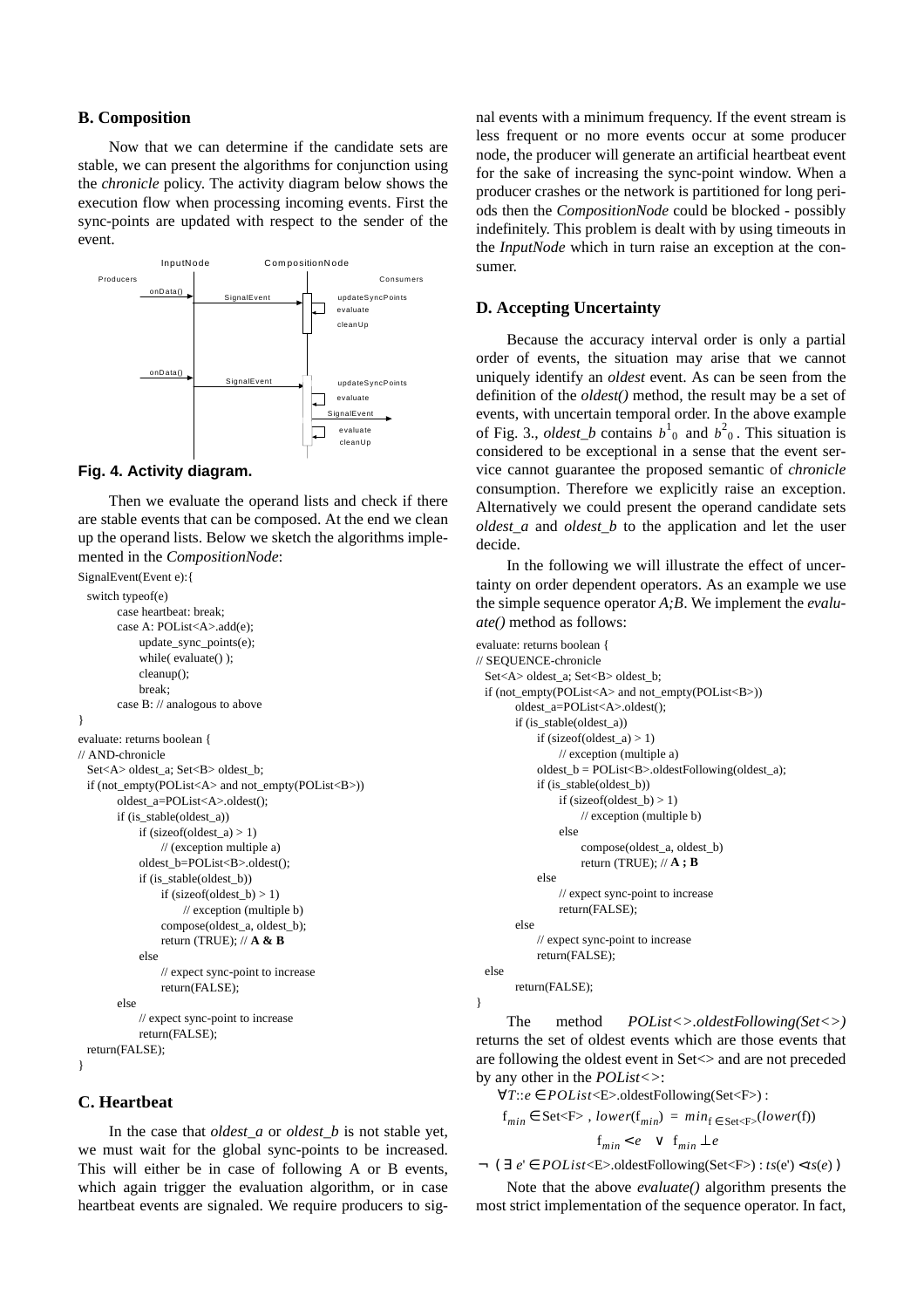there could be pairs of events  $a \in oldest{a}$  and  $b \in oldest{b}$ for which  $a < b$  holds. However, the notification service may not silently decide upon which events to compose. We suggest that the user may specify a callback to implement application specific selection policies. On the other hand we can say, that if we do not explicitly recognize such situations, then there is the possibility for erroneously signaling a complex situation that actually did not occur.

#### VI. **Conclusions and Future Work**

Previous work on event composition in distributed environments either does not consider the possibility of partial event ordering or is based on the 2g-precedence model. Therefore, existing approaches suffer from one or more of the following drawbacks: lack of applicability to large scale open systems, possibility of spurious events and ambiguous event consumption.

In this paper we present a new approach for timestamping events in a large-scale, loosely coupled distributed system. We use accuracy intervals with reliable error bounds for timestamping of events reflecting the inherent inaccuracy in time measurements. We leverage existing time service implementations, like the Network Time Protocol, that provide reference time injected by GPS time servers and additionally return reliable error bounds.

We propose a window mechanism to deal with varying transmission delays when composing events from different event sources. Most important, when detecting composite events we explicitly consider the fact that events can only be partially ordered. We introduce an accuracy interval order that guarantees the property of *time consistent order*: events are not erroneously ordered and situations of uncertain event order are always detected and signaled to the application. Thereby, event consumption modes like *recent* and *chronicle* can be unambiguously defined. In our ongoing research we examine different strategies to handle uncertainty of event order. Possible approaches could be to provide policies as service configuration options or to introduce up-calls to the application level to let the user decide and make event composition programmable.

As many applications like CSCW need more powerful temporal relations between composite events [48], we suggest to think of composite events having a start and endpoint thus associating an interval with the composite event instead of using the timestamp of the terminating event. Then we can provide composition operators that allow for interval relations [1].

Applications with demands for high accuracy time stamping and timer signal handling, like real-time systems, are supposed to make use of special low-cost hardware equipment that directly integrates GPS time signals and may achieve down to 1 µsec accuracy  $[21]$  and guarantees precision of down to 2 µsec. The foundations of the proposed interval based approach are in general applicable to such a high accuracy and high precision time environment. Our approach also fits well into mobile environments, provided that the mobile devices are equipped with GPS receivers.

We have implemented a prototype on top of a CORBA platform with multicast capabilities to experiment with accuracy interval based event composition. Currently we are incorporating event composition based on interval relations and are making extensions for up-call support.

## VII. **Acknowledgement**

We wish to thank Jean Bacon and Ken Moody for many fruitful discussions during their recent visit. Thanks are also due to Ulf Meyer who implemented portions of the first prototype.

#### VIII. **References**

- [1] J.F. Allen. Maintaining Knowledge about Temporal Intervals. CACM, Vol. 26, No. 11, November 1983.
- [2] J. Bacon and K. Moody and J. Bates. Active Systems. Technical Report. Computer Laboratory, University of Cambridge, December 1998.
- [3] F. Barabas and A. Poddany and J.-P. Florent and G. Klawitter. Java Shared Objects for Flexible Distributed Applications - Prototype of a Flight Data Management System. DIFODAM project, Eurocontrol, Brussels, http://www.eurocontrol.fr/projects/difodam/.
- [4] D. Barret and L. Clarke and P. Tarr and A. Wise. A Framework for Event-based Software Integration, ACM Transactions on Software Engineering and Methodology, Vol. 5, No. 4, 1996.
- [5] J. Bates and J. Bacon and K. Moody and M. Spiteri. Using Events for the Scalable Federation of Heterogeneous Components. In Proceedings of the SIGOPS European Workshop on Support for Composing Distributed Applications, September 1998.
- [6] A. Buchmann and J. Zimmermann and J. Blakeley and D. Wells. Building an Integrated Active OODBMS: Requirements, Architecture, and Design Decisions. In Proceedings of ICDE '95, pp. 117-128, March 1995.
- [7] F. Casati and S. Ceri and B. Pernici and G. Pozzi. Deriving Active Rules for Workflow Management. In Proceedings of DEXA'96, pp 94-115, September 1996.
- [8] S. Chakravarthy and V. Krishnaprasad and E. Anwar and S. Kim. Composite Events for Active Databases: Semantics, Contexts and Detection. In Proceedings of the International Conference on Very Large data Bases (VLDB '94), pp. 606-617, 1994.
- [9] F. Cristian. Probabilistic Clock Synchronization. Distributed Computing (3), Springer, 1989.
- [10] U. Dayal and A. Buchmann and D. McCarthy. Rules are Objects too: a knowledge model for an active, object-oriented database system. In Proceedings of the 2nd Intl. Workshop on Object-Oriented Database Systems, Lecture Notes in Computer Science 334, Springer, 1988.
- [11]U. Dayal et al. The HiPAC Project: Combining Active Databases and Timing Constraints, ACM SIGMOD Record, Vol. 17, No. 1, pp. 51- 70, March 1988.
- [12]U. Dayal and M. Hsu and R. Ladin. Organizing Long-Running Activities with Triggers and Transactions. In Proceedings of the 1990 ACM SIGMOD International Conference on Management of Data (SIG-MOD'90), pp. 204-214, May 1990.
- [13]DCOM, Microsoft Corp., http://www.microsoft.com/com/dcom.asp/
- [14] J. Eder and H. Groiss and H. Nekvasil. A Workflow System Based on Active Databases. In Proceedings of Connectivity '94: Workflow Management - Challenges - Paradigms and Products (CONN'94), pp. 249-265, 1994.
- [15]C. Fetzer and F. Cristian. Integrating External and Internal Clock Synchronization. Real-Time Systems, Vol. 12, No. 2., 1997, Kluwer Academic Publishers, Boston
- [16]S. Gatziu and K. Dittrich. Events in an Active Object-Oriented Database System. In Proceedings of Rules in Database Systems (RIDS '93), pp. 23-39, August 1993.
- [17]S. Gatziu and A. Koschel and G. v. Buetzingsloewen and H. Fritschi.